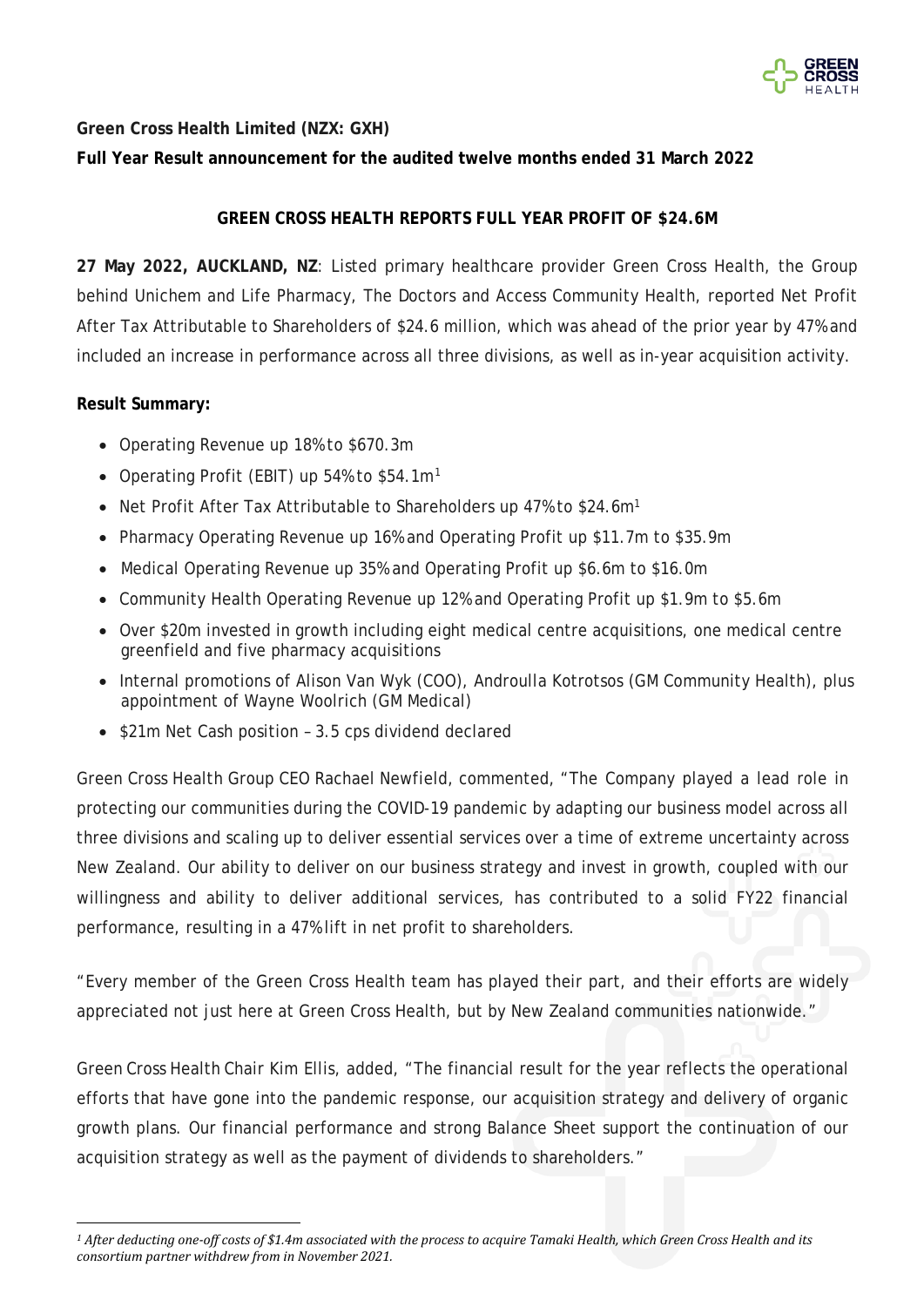

### *Unichem & Life* **Pharmacy Division**

Pharmacy Revenue for the period saw an increase of 16% to \$367m. Operating Profit for the period was up 49% to \$35.9m, driven by further growth in dispensary activity and earnings from COVID-19 vaccinations and other services. Throughout the year our network of 345 pharmacies played a key role in supporting communities – providing essential services, supporting the COVID-19 vaccination programme and continuing to innovate and bring new healthcare solutions. Green Cross Health pharmacies represented 51% of all New Zealand pharmacies providing COVID-19 vaccinations.

Even with the return to three-monthly dispensing (rather than monthly dispensing Pharmac put in place for much of the prior year given COVID-19 related challenges), script volumes increased 2% year-on-year. The Green Cross Health pharmacy network dispensed over 30 million scripts during the period, representing almost 40% of New Zealand's volumes.

Retail sales were consistent year-on-year, with metro areas most challenged by further COVID-19 restrictions and businesses working from home. A differentiated product focus resulted in 20% of retail sales now being sourced via strategic supplier partnerships. In line with the strategy of retail innovation, new services were launched in the year including Ingeneous DNA testing and Phillips' sleep apnoea, enhancing our ability to connect with our customers on health solutions.

Living Rewards loyalty membership grew by 81,000 to 1.89m members through targeted acquisition campaigns and differentiated offers to loyalty customers, who spend 62% more on average than nonloyalty members. The Company has contracted the installation of a new loyalty system in FY23, which will allow for enhanced customer segmentation and relevant, personalised offers.

Tight control of labour and occupancy costs continued through the period with a number of leases successfully renegotiated. The ongoing review and optimisation of the store portfolio is a strategic priority. During the year the division acquired two pharmacies in Whakatane, two pharmacies in Katikati and one in Onehunga. Investments included a 25% holding in PillDrop, ensuring Green Cross Health stays close to the increased demand for digital services and the changing needs of customers.

The Pharmacy digital booking system has been enhanced to support ease of customer access to instore services and online fulfilment capability has been scaled to support a 51% increase in online demand. The division announced a partnership with ASX listed MedAdvisor to roll out digital solutions to customers across the pharmacy network to support an omni-channel experience. In FY22, 450 staff completed year one of the specialised Green Cross Health retail apprenticeship programme, with year two of the programme now underway.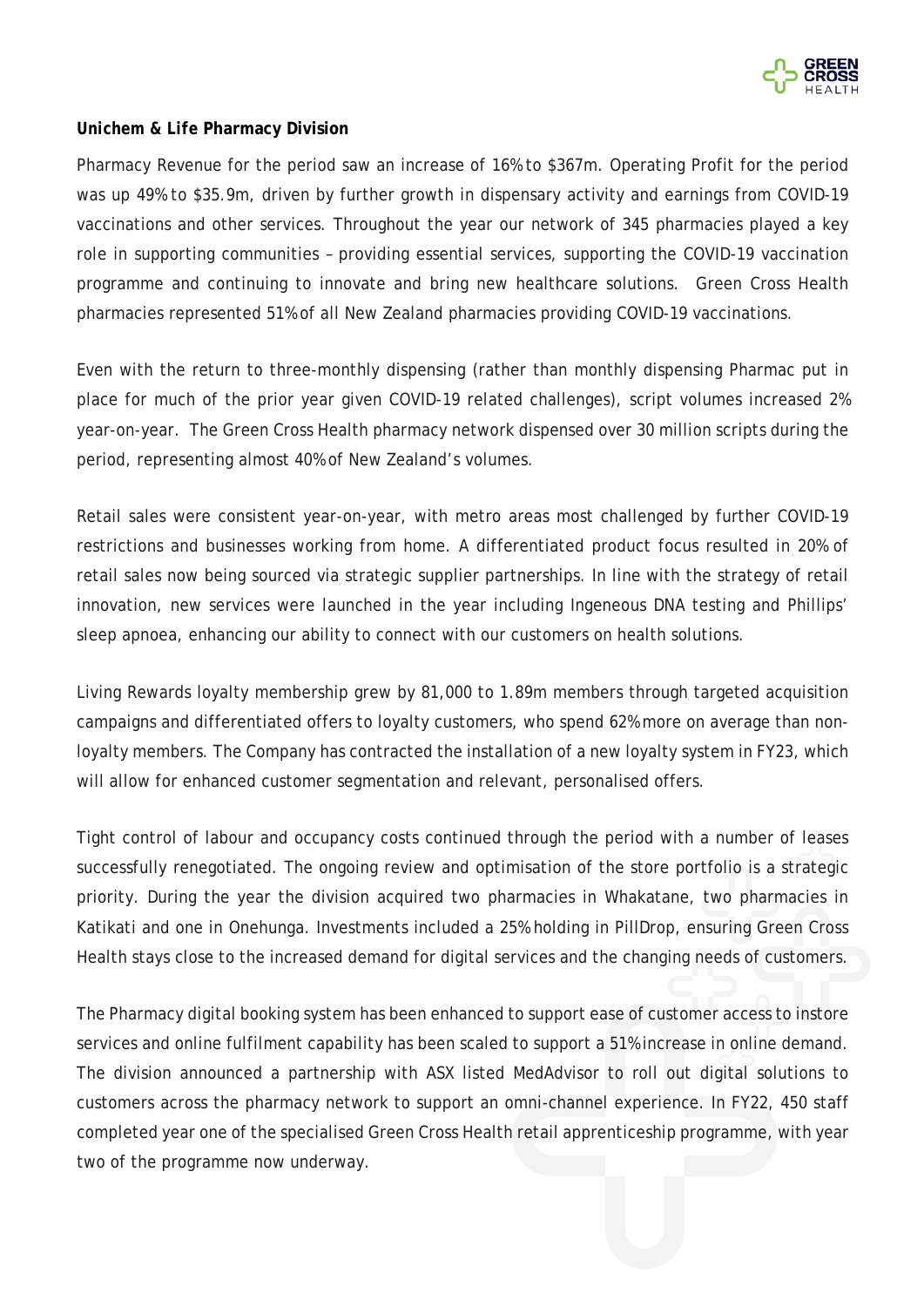

The value of the pharmacy workforce was highly visible throughout the pandemic response. Green Cross Health urges the Government to support the enhanced role community pharmacy has played and to address workforce sustainability and cost pressure recovery. With the health reforms underway, Green Cross Health calls on the Government to remove the medicines co-payment tax for vulnerable and marginalised communities as it is a significant barrier to equity of access.

#### *The Doctors* **Medical Division**

The Medical division achieved year-on-year growth in revenue and profitability, through COVID-19 testing, vaccinations and other COVID-19 care opportunities, plus investing to drive growth both organically and through acquisitions. Medical Operating Revenue grew 35% to \$111.0m, with Operating Profit up 71% to \$16.0m.

Nationwide footprint increased by 8 to 53 medical centres through a high level of acquisition activity and one greenfield development. Two centres were added in each of Auckland, Wellington, Christchurch and Queenstown. The Doctors Greenlane was opened in April 2021 and is already exceeding expectations. Enrolled patients for Medical as at 31 March 2022 totalled 329,000, an increase of 44,000 (+15%) since 31 March 2021.

COVID-19 created additional clinical and administrative demands, which put further pressure on practices and healthcare staff. Practices were required to respond to relentless change and added demands, while continuing to run day-to-day operations and provide high-quality care to patients. As community transmission spread, isolation requirements and positive cases also impacted Medical's workforce for extended periods.

The division offered phone, virtual and in-person consultations to ensure seamless patient care throughout the pandemic. The introduction of COVID-19 vaccinations to general practice, the transition from PCR swabbing to rapid antigen testing, and caring for COVID-19 positive patients within their home was a huge focus for the clinical teams.

Operationally, COVID-19 had an adverse impact on both acute and routine care presentations. The demand for swabbing activity was high and in some practices more than offset the decline in patient presentation revenue. A new 'Covid Care' telehealth service was implemented by the centralised virtual HouseCall team within a short space of time, relieving some of the pressure on the division's network.

The Medical strategy is to grow organically and through acquisitions. With increased scale, there should be opportunities to strengthen relationships with funders and become more cost efficient while maintaining high performing clinical teams. The Government's health reforms are moving into implementation which is an opportunity to work more closely with Health New Zealand, the Māori Health Authority and locality partners to improve how care is delivered more equitability to communities across New Zealand.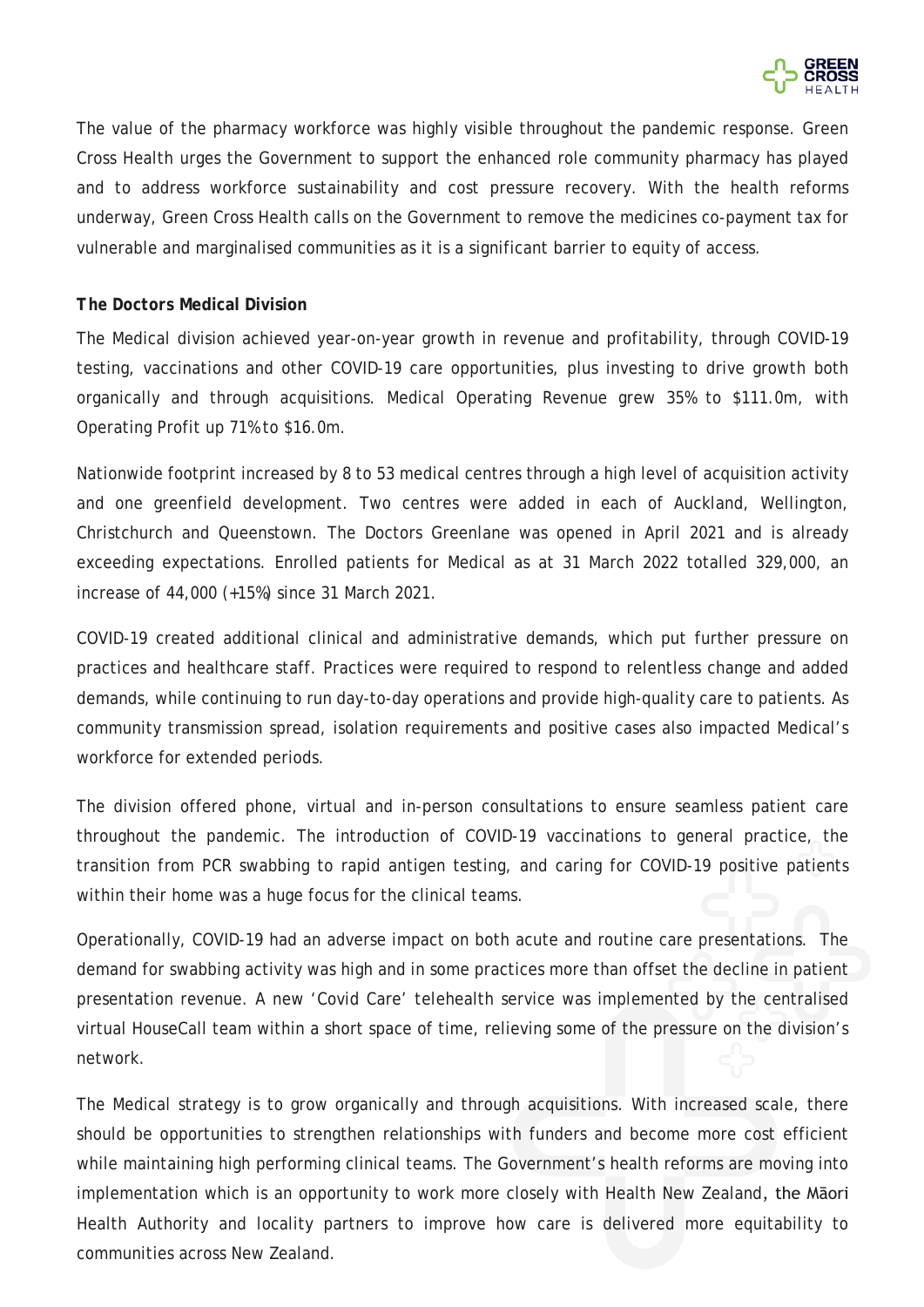

# *Access and Total Care Health Community Health Division*

The Community Health team of over 3,000 front-line and support staff delivered care to vulnerable communities during the various stages of the COVID-19 pandemic, ensuring clients were able to stay safely in their own homes.

The year was impacted by significant workforce shortages due to illness or contact isolation requirements, which led to a transitioning of care models to ensure clients with COVID-19 continued to receive services. Despite the headwinds, the division delivered year-on-year revenue growth of 12% to \$192.2m, and operating profit (EBIT) growth of 51% to \$5.6m. Despite the improved financial performance, operating profit margin remains low at 2.9%.

The strategy to increase share in higher clinical care needs segments has been successful, seeing a 13% growth in this segment over the previous year. With a workforce constrained by COVID-19 vaccine mandates and border closures, the division successfully leveraged digital tools to provide enhanced telehealth services and improved rostering.

Investment in people and technology has provided operational efficiencies via automation and system improvements. Rollout of the client portal continued with a 61% increase in users year-on-year. Upskilling of team members has been driven via internal training programmes, including online competency development and assessment. In year, there was positive staff engagement from the newly introduced staff development programme Whakatipu Tāngata, which was nominated as a finalist in the New Zealand HR awards.

A health equity focus has seen the division weave te reo Māori and tikanga Māori into operations and strategy. This year saw the launch of Tā Tātou Rautaki (our strategy) that supports kaupapa and te ara whakamua (pathway forward).

The Company expects the transition to Health New Zealand and the Māori Health Authority will allow for a consistent approach nationally, with a localities-based approach to meet regional needs and support equity of access. The COVID-19 pandemic response has again highlighted the value of the Home and Community sector to the Government; a sector that needs to see improved funding to counter escalating wage costs and to safeguard the sustainability of the valuable services provided.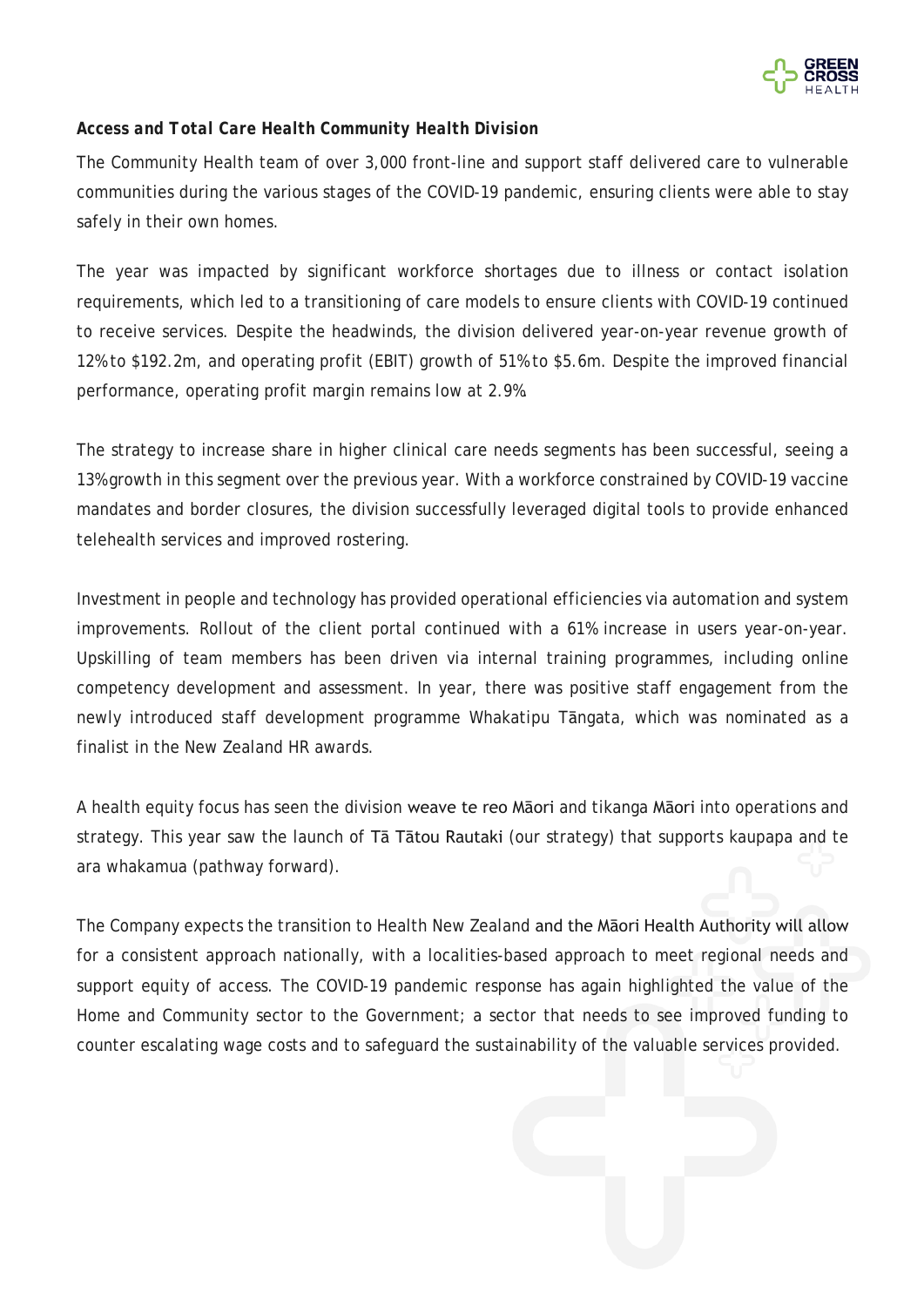

## **Outlook and Dividend**

Whist acknowledging there is still some COVID-19 uncertainty ahead, the Board is pleased with how the Company has responded to the pandemic, noting the significant investment and tremendous effort that has gone into the past year's performance whilst performing a critical primary healthcare role for the community.

Green Cross Health is committed to meeting patient and customer expectations, providing to all New Zealanders accessible, quality primary healthcare. As part of this commitment, the Company is seeking opportunities to work more closely with Health New Zealand, the Māori Health Authority and locality partners to improve how care is delivered more equitability to communities.

The Board has declared a final FY22 dividend of 3.5 cents per share. The expectation is for FY23 to return to pre COVID-19 profitability levels, adjusted for acquisitions.

[Ends]

**Contact:**

Ben Doshi

[ben.doshi@gxh.co.nz](mailto:lisa.getkate@gxh.co.nz)

Rachael Newfield

rachael.newfield@gxh.co.nz